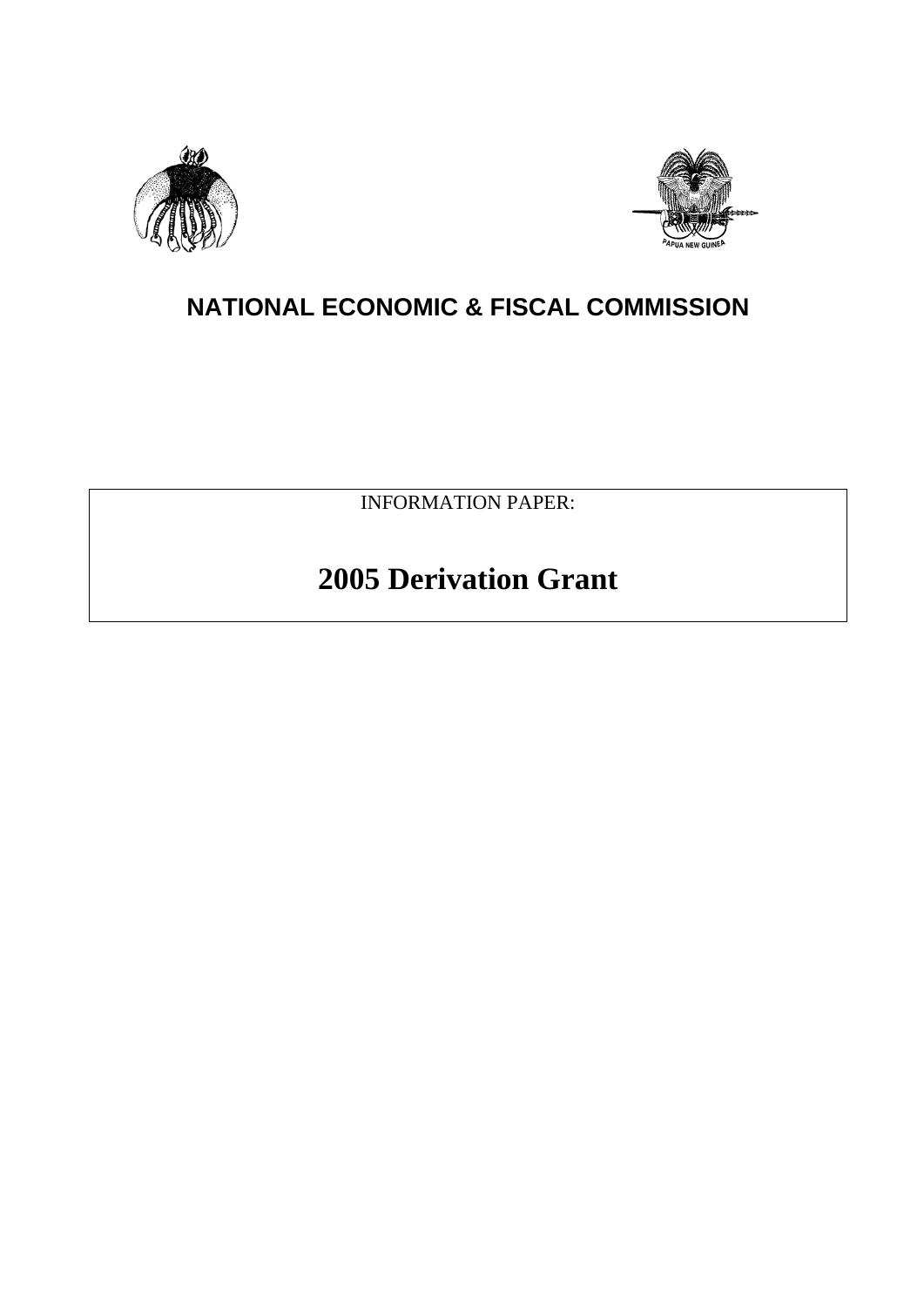#### **2005 DERIVATION GRANT INFORMATION PAPER**

#### **National Economic and Fiscal Commission**

Under the present set of intergovernmental financial arrangements, the Derivation Grant is a recurrent conditional grant that is transferred by the National Government to Provincial Governments. This paper provides some background on the data sources and methods for the Derivation Grants appropriated in the 2005 National Budget.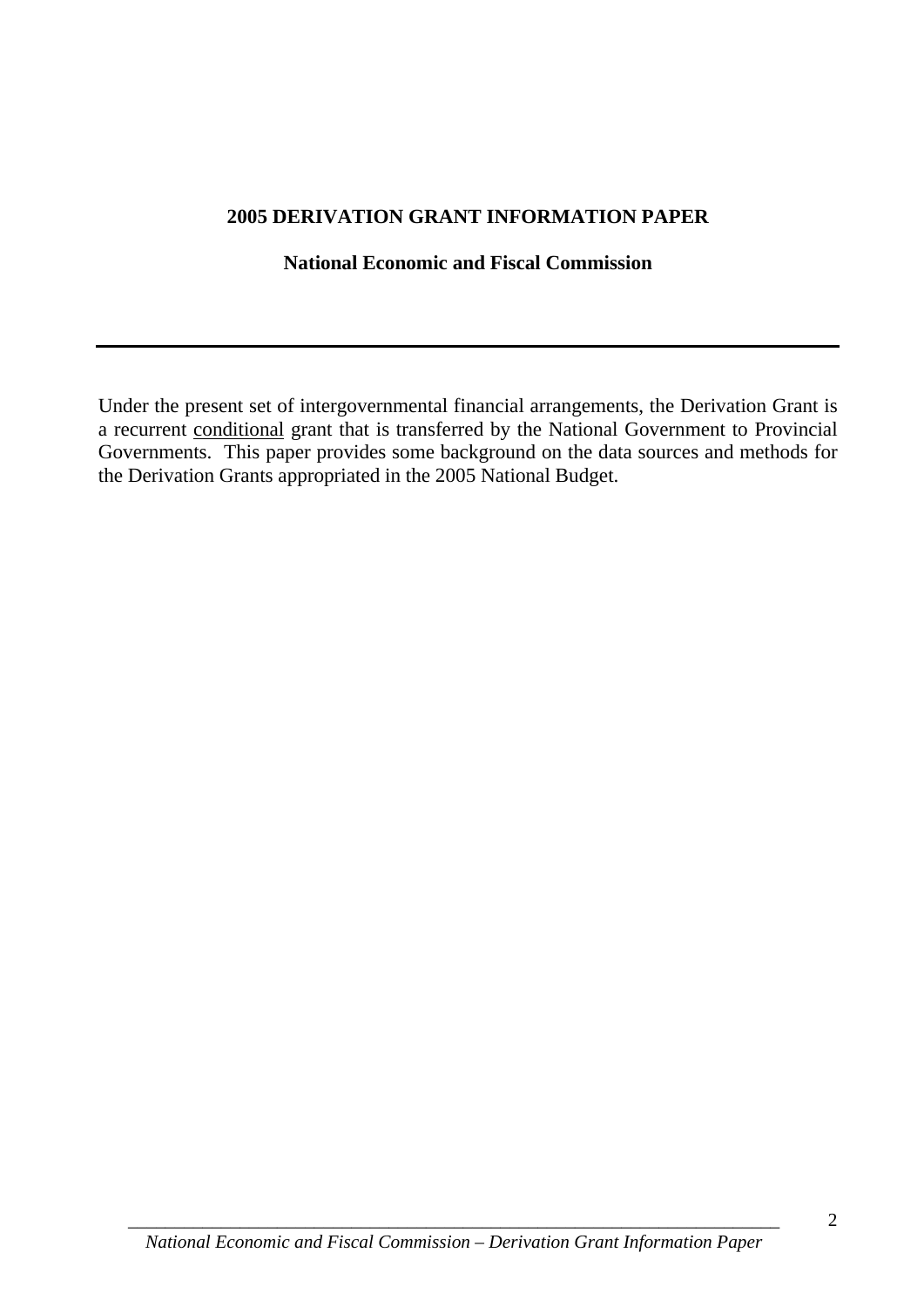### **Derivation Grant – a history**

The Derivation Grant (DG) is a conditional economic grant that the National Government has been legally bound to transfer to Provincial Governments, under the original Organic Law on Provincial Governments (OLPG – 1977 to 1995) and its successor, the Organic Law on Provincial and Local Level Governments (OLPLLG – 1996 to present). The DG has been paid as some ratio of the value of exports originating from a Province, under several formulas.

#### *Derivation Grant – 1977 to 1995*

In 1977, only Bougainville was directly deriving a share of the taxation and other revenue its copper exports generated for the National Government. This was through National Government transfers of royalties, which were levied at the rate of 1.25% of the value of the Pangua mine's exports. The DG was introduced in the 1977 Budget, to be paid only on exports not already attracting royalty payments. The rate was set at **1.25% of the free-onboard<sup>1</sup>** value of eligible exports from a province in the previous year. The main purpose of the DG was to offer an incentive for stronger export performance. This was achieved by paying the grant against the value of exports, and restricting its use to stimulating export generating activities.

Products that the National Government was already transferring royalties against, including exports of minerals, oil, natural gas, timber and marine resources, were excluded in calculating the DG payment. In addition, exports containing more than 70% imported inputs were also excluded from the DG calculations. For processed products, the export value-added from each province involved in the production process was to be apportioned to it.

#### *Derivation Grant - 1996 to 2003*

1

In 1996, the new Organic Law on Provincial Governments and Local Level Governments (OLPLLG) was implemented. The OLPLLG introduced a new method for calculating the DG payment. Under Schedule 6 of the OLPLLG, the rate paid on the free-on-board value of eligible exports **would not exceed 5 percent**. Exclusions continued on goods attracting royalty payments, development levies and any other National Government grants. However, royalty payments were no longer deducted from DG payments. The definition of eligible exports also excluded:

- Goods comprising or including imported components where the value attributable to those components **exceeded 70% of the export value**;
- Goods exported as passenger baggage or personal effects;
- Ships or aircraft stores for the use of the vessel or aircraft on which they were exported; and
- Imported goods not released from bond for re-export.

<sup>&</sup>lt;sup>1</sup> The free-on-board export price is the port price, excluding insurance and freight costs.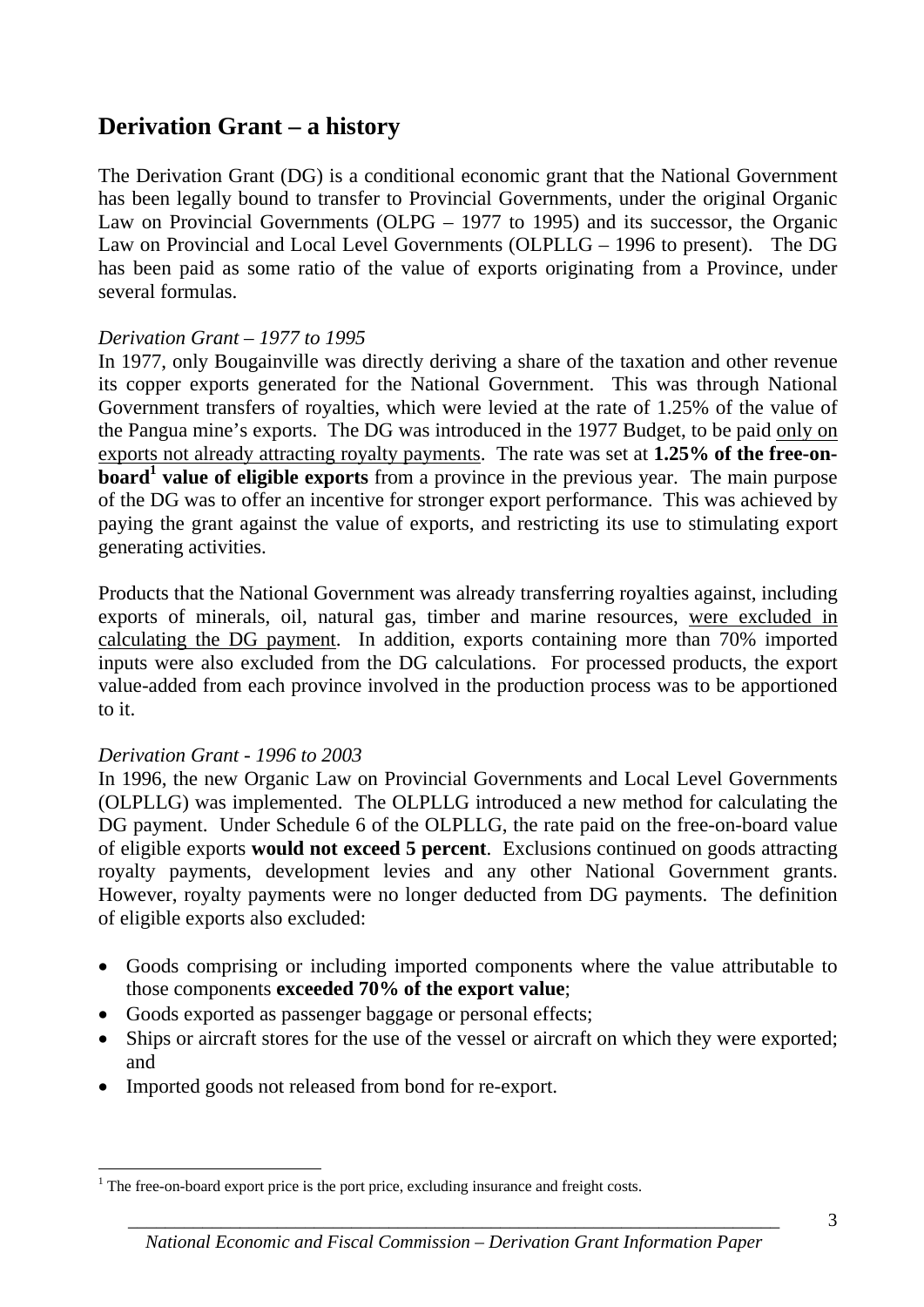In practice, the "would not exceed 5%" clause specified in the OLPLLG has caused great confusion. In many instances, this has been misinterpreted as meaning that 5% would always be paid. In reality, the National Government has only been able to afford an appropriation significantly less than  $5\%$ , at around  $\frac{1}{2}\%$  to 1% of eligible exports in recent years. For example, actual DG paid was K10.7 million in 2002, and K10.3 million in 2003.

The conditionality associated with the DG remained broadly unchanged under the OLPLLG. This means that provinces were required to expend the grant exclusively for promoting the exports of their primary and secondary industries.

#### *Derivation Grant arrangements 2004 and 2005*

1

In 2004 and 2005, DG has been calculated at a fixed rate, **0.75% of the free-on-board value of eligible exports**. This fixed rate is close to the actual rate that the National Government has been able to afford, in practice, between 1996 and 2003. The return to a fixed rate has two aims: firstly, to provide more certainty to Provincial Governments about the amount they will receive than the "not exceeding 5%" regime has provided; and secondly, to ensure that the DG is affordable for the National Government, since the grant has no direct funding source<sup>2</sup>.

Logs have been included as eligible exports, as there are now insignificant royalty payments received by Provincial Governments on this commodity. In addition, the import content of processed products must now be **less than 40%**, down from the 70% used previously. These are the only changes to eligible export commodities for DG payments from 2004.

#### **2005 Derivation Grant: Data sources and methods**

For the 2005 Budget calculations, actual export data from 2003 is used, as this is the most recent full year of export data. Table 1 below provides a summary of the total eligible exports and resultant DG payments for each province. The commodities that have been used to calculate DG are a range of agricultural tree and other crops, logs, eligible marine resources and some processed products. The total value of eligible exports was about **K1.57 billion**. Applying the fixed 0.75% rate gives total DG payments of **K11.8 million**, which has been appropriated in the 2005 Budget. The value of exports in 2003 was slightly lower than 2002, since the Kina increased in value by about 7%. The volume of exports was broadly unchanged.

<sup>&</sup>lt;sup>2</sup>The National Government funds Derivation Grants out of general revenues, such as income and corporate taxes. It does not receive direct revenue from exports, but only the taxes that exporting companies and workers pay. Exporters themselves do not keep all export revenue, but only the profits and wages. There are no export taxes (except for logs) that directly fund the DG. In contrast, mining and oil exports have export taxes, that the National Government transfers to provinces under the the Memoranda of Agreements for mining/oil projects.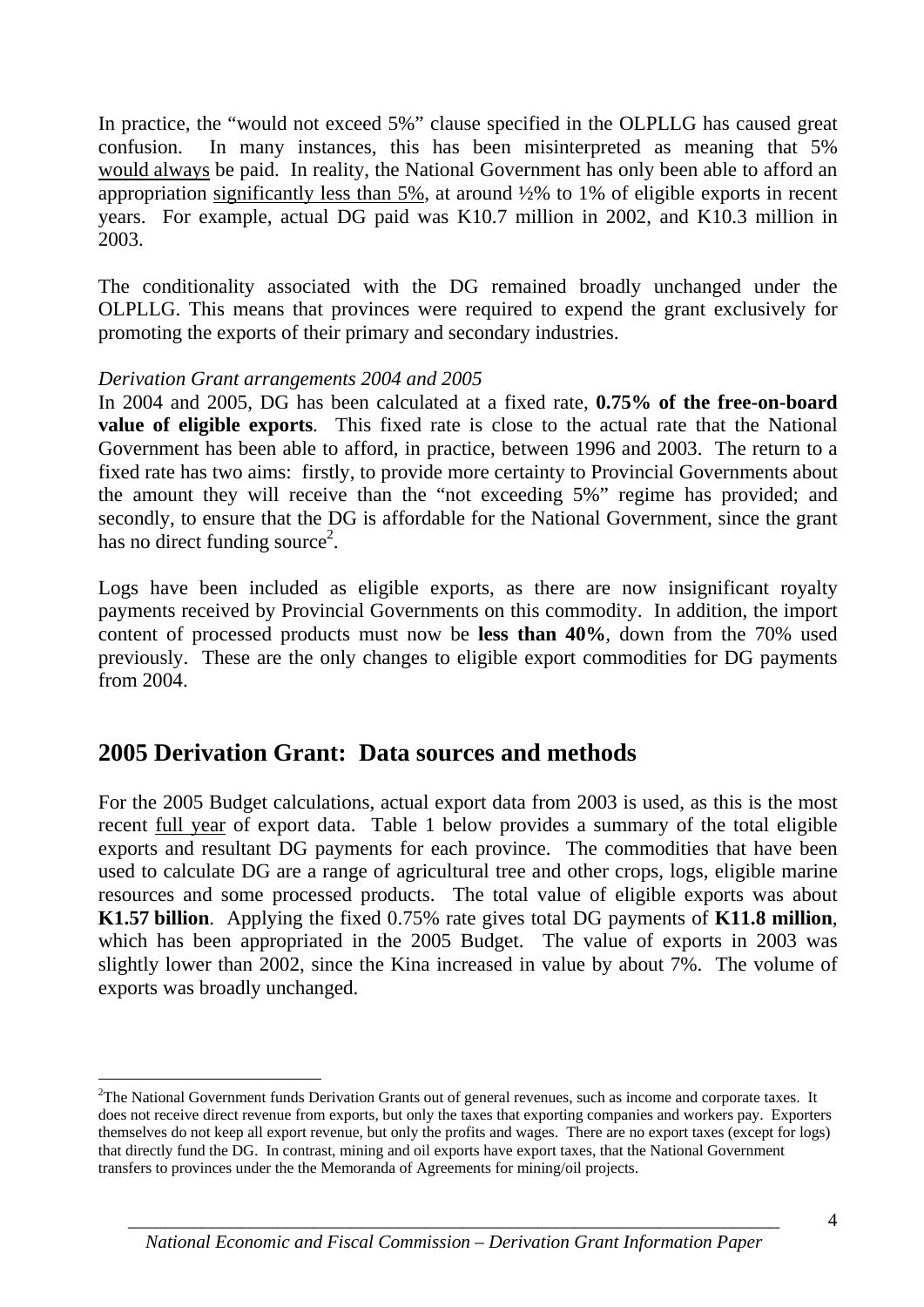Appendix 1 contains more detailed data showing total eligible exports by commodity, value and Province of origin.

|                         | Eligible export value<br>(2003 actual exports, Kina) | Derivation Grants at 0.75%<br>of export value (Kina) |
|-------------------------|------------------------------------------------------|------------------------------------------------------|
| Western                 | 129,706,134                                          | 972,796                                              |
| Gulf                    | 73,868,434                                           | 554,013                                              |
| Central                 | 23,848,951                                           | 178,867                                              |
| Milne Bay               | 75,553,113                                           | 566,648                                              |
| Oro                     | 96,194,218                                           | 721,457                                              |
| Southern Highlands      | 4,607,000                                            | 34,553                                               |
| Enga                    | 11,056,000                                           | 82,920                                               |
| Western Highlands       | 177,347,247                                          | 1,330,104                                            |
| Simbu                   | 15,048,000                                           | 112,860                                              |
| Eastern Highlands       | 89,059,000                                           | 667,943                                              |
| Morobe                  | 36,727,081                                           | 275,453                                              |
| Madang                  | 56,011,634                                           | 420,087                                              |
| East Sepik              | 23,316,844                                           | 174,876                                              |
| Sandaun                 | 40,228,099                                           | 301,711                                              |
| Manus                   | 9,750,020                                            | 73,125                                               |
| New Ireland             | 68,407,438                                           | 513,056                                              |
| <b>East New Britain</b> | 222,214,184                                          | 1,666,606                                            |
| <b>West New Britain</b> | 335,208,139                                          | 2,514,061                                            |
| Bougainville            | 81,379,059                                           | 610,343                                              |
|                         |                                                      |                                                      |
| <b>TOTALS</b>           | 1,569,530,595                                        | 11,771,479                                           |

*Table 1: Eligible exports and 2005 Derivation Grant appropriation* 

#### *Data sources*

DG grant calculations require nationally consistent, comparable, accurate and reliable sources of data. The NEFC is generally unable to rely on data that has been produced by individual provinces, since these are typically assembled using different assumptions and methods and may not be comparable across all provinces. The OLPLLG requires NEFC to include export commodities only where it is satisfied that all provinces' exports of a particular commodity have been counted and the origin determined. The NEFC prefers to use the export data provided by a relevant industry body, that provides a consistent and comparable record of the exports of a particular commodity across Papua New Guinea.

For 2005, NEFC has used 2003 actual (as the most recent available year) export data from the following sources:

- **Coffee**: Exports by province as measured by the Coffee Industry Corporation and valued at the free-on-board price.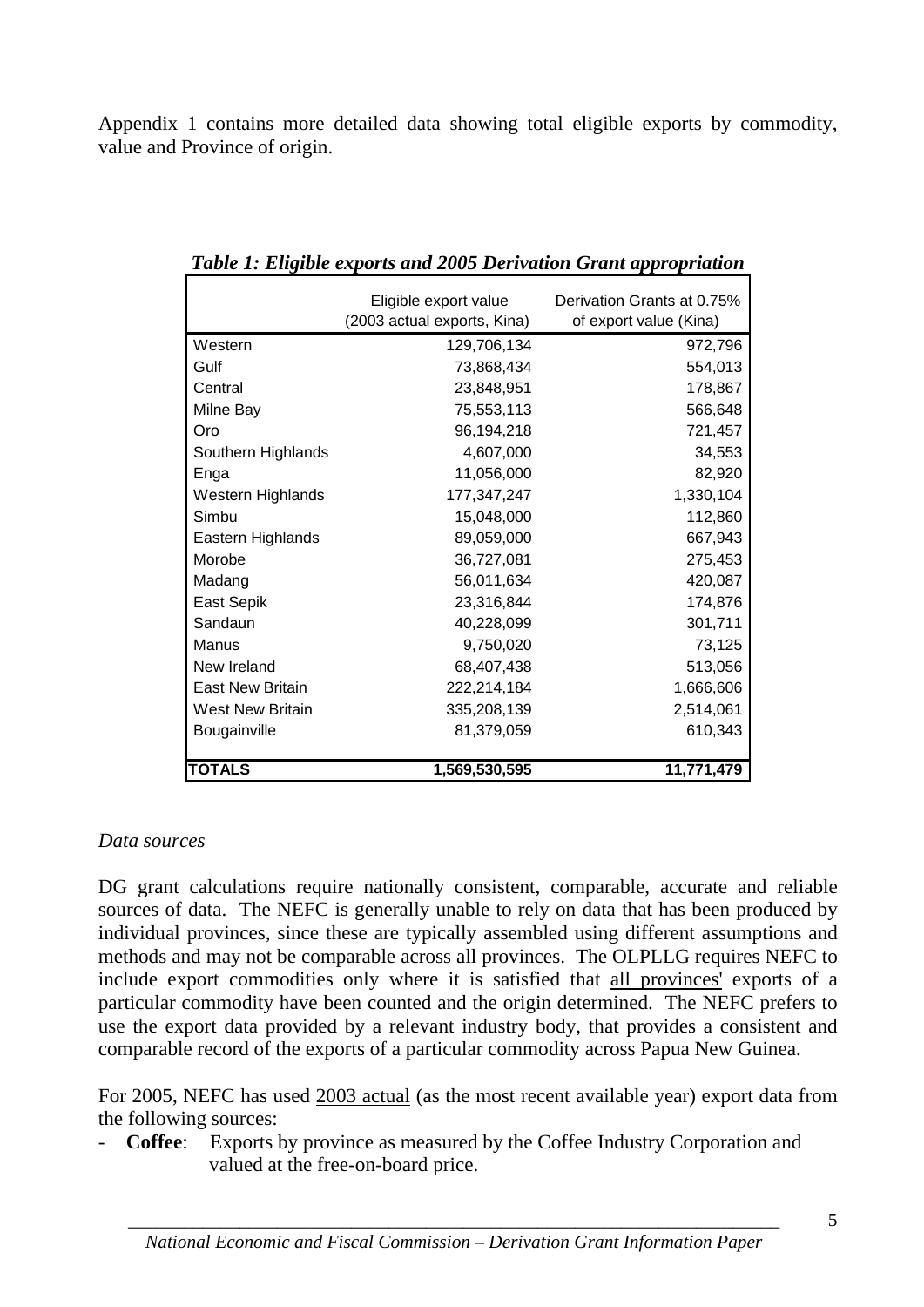- **Cocoa:** Exports by province as measured by the Cocoa Board and valued at the freeon-board price.
- **Copra**: Exports by province as measured by Kokonas Indastri Koporesen and valued at the major port price.
- **Corpa Oil:** Exports by province as measured by the value of copra oil exports from each mill less the value of domestic use copra purchased. Exports are valued at free-on-board prices. Data are provided by each mill.
- **Palm Oil:** Exports by province as measured by palm oil exports from each mill and valued at the free-on-board price. Data are provided by each mill for the various types of palm oil (crude palm oil, palm kennel oil and palm kennel extract).
- **Rubber:** Exports by province measured by the Department of Agriculture and Livestock and valued at the free-on-board price.
- **Logs:** Exports by province as measured by SGS PNG (Societe Generale de Surveillance) and valued at the free-on-board price.
- **Tea:** Exports by province as measured by WR Carpenter's, the only tea growing estate, and valued at the free-on-board price.
- **Marine Products:** Exports by province as measured by the National Fisheries Authority and valued at free-on-board prices.

The key data sources for primary products are the major export commodity boards, which collate export data from the various registered processors/factories and exporters. The Department of Agriculture and Livestock (statistics section) also collects data for some export products, using the same methodology. The NEFC cross-checks the two sources for accuracy, however, it primarily relies on the data of commodity boards as this is typically more complete and timely. The Bank of PNG (BPNG) has aggregated data for the major export commodities, which the NEFC has cross checked, to ensure that DG calculations are capturing all, or nearly all, eligible exports. The NEFC is confident that the 2005 DG calculations have been made on the basis of complete and robust export data.

#### *Data methods*

Treatment of exports by smallholders and small export crops

There is limited information regarding the points of production and export for some DG commodities, making the allocation of export earnings to the right province difficult. For example, a significant portion of the agricultural export crops are accounted for by smallholder farmers with no official geographically matchable record of their transactions, nor are systems necessarily in place to record the origin of their production. So there is a risk that some smallholder production could be misallocated. A further complication is that provinces with smaller ports that do not ship exports directly overseas may not be credited with DG on an export basis. A similar problem arises in according coffee production to its origin, since many smallholders sell their produce directly to processors that travel the Highlands Highway. For these reasons, the NEFC apportions the major agricultural exports on the basis of production patterns, not export patterns. Production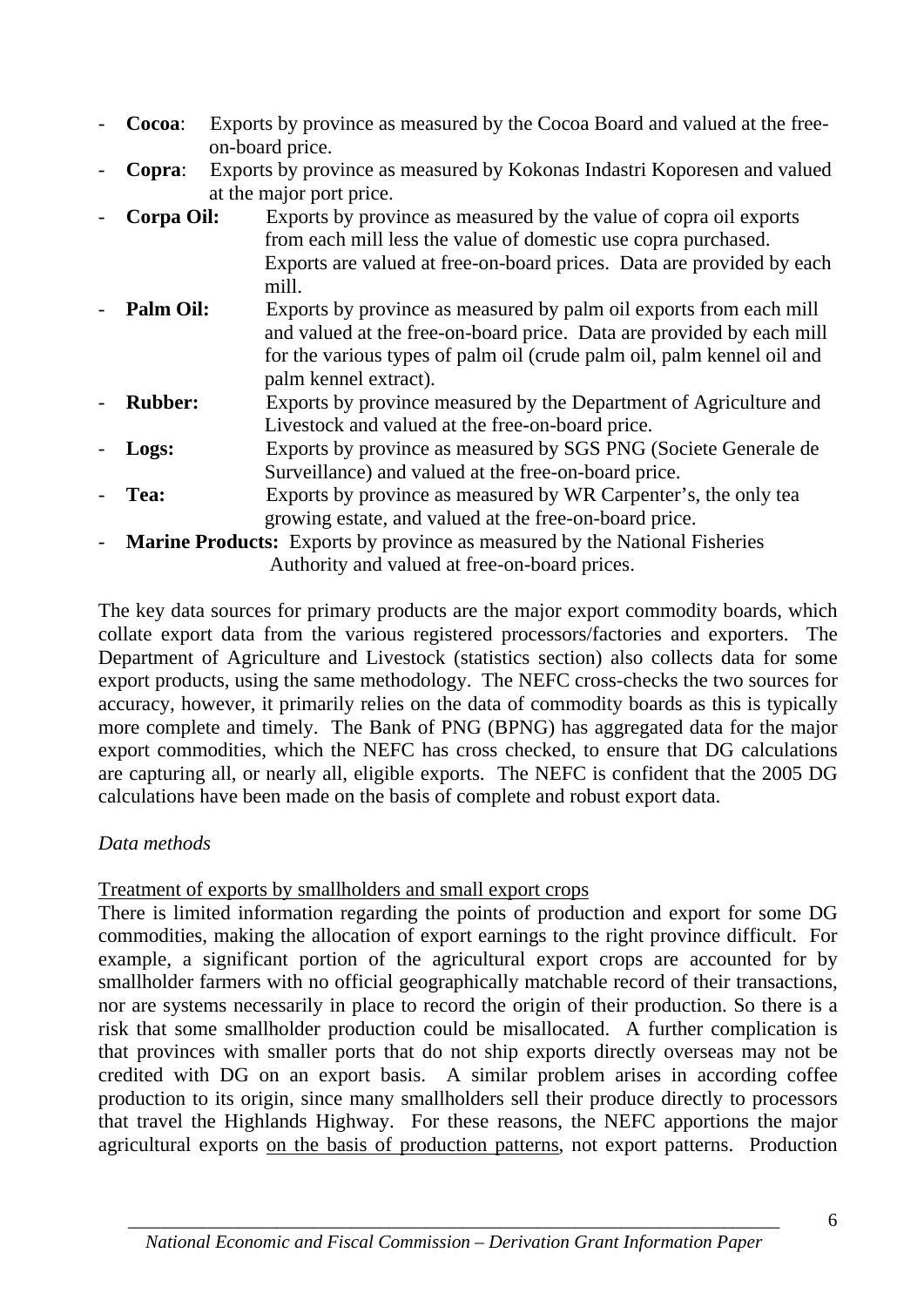patterns are a very close approximation for export patterns, since around 98% of the value of agricultural tree crop production is exported.

#### Treatment of processed goods and secondary industries

Determining the value added to exports by processors requires apportionment between the province in which the input commodity was produced, and the province where processing occurred. This involves apportioning: the purchases of primary inputs deducted from the processing industry's export earning, to determine the value-added. Essentially, this prevents double counting the input commodity.

One example is copra produced in province A and shipped to Province B for processing into copra oil and then export. NEFC would deduct raw copra purchases from the copra oil exports for Province B (and only credit it with the value-added proportion of the export), and credit the purchases to Province A, to calculate the DG. In practice for 2005, NEFC has derived value added portions in three large downstream industries – tuna canning, copra oil and palm oil.

#### Treatment of migratory species

The Organic Law on Provincial Boundaries defines the land and sea boundaries of provinces. Under this law, all 14 coastal provinces have significant sea areas. Determining the province of origin of migratory marine species for DG transfers is very difficult, since they are known to travel throughout the waters of PNG. The OLPLLG stipulates that where the origin of a commodity "cannot be determined", no DG will be payable. Therefore, following advice from the National Fisheries Authority (NFA) about the migratory pattern of tuna, NEFC has excluded migratory species of undeterminable origin from the 2005 DG calculations.

For secondary industries where migratory species are an input, such as the RD tuna canning plant in Madang, NEFC has counted the intermediate processing component as an eligible export for DG payments, as outlined in the section above.

#### Treatment of marine resources exported from the NCD

Under the Organic Law on Provincial Boundaries, NCD does not have a sea area, being thoroughly surrounded by Central Province<sup>3</sup>. Additionally, NCD is not a province under the OLPLLG, therefore is not entitled to receive DG transfers. However, a significant proportion of marine resources are exported from Port Moresby, because it is the best equipped export processing facility in the Southern Region. NFA has advised NEFC on how to reallocate these exports to their respective origins in Western Province, Gulf Province and Central Province. The two exported species reallocated are non-migratory: prawn and crab.

#### Commodities not included in the 2005 DG

There are a range of export commodities on which the Commission is unable to recommend a DG distribution. These include vanilla, pyrethrum, chilli, crocodile skins,

<sup>&</sup>lt;sup>3</sup> Fisherman's Island is part of NCD, however the surrounding sea area remains part of Central Province.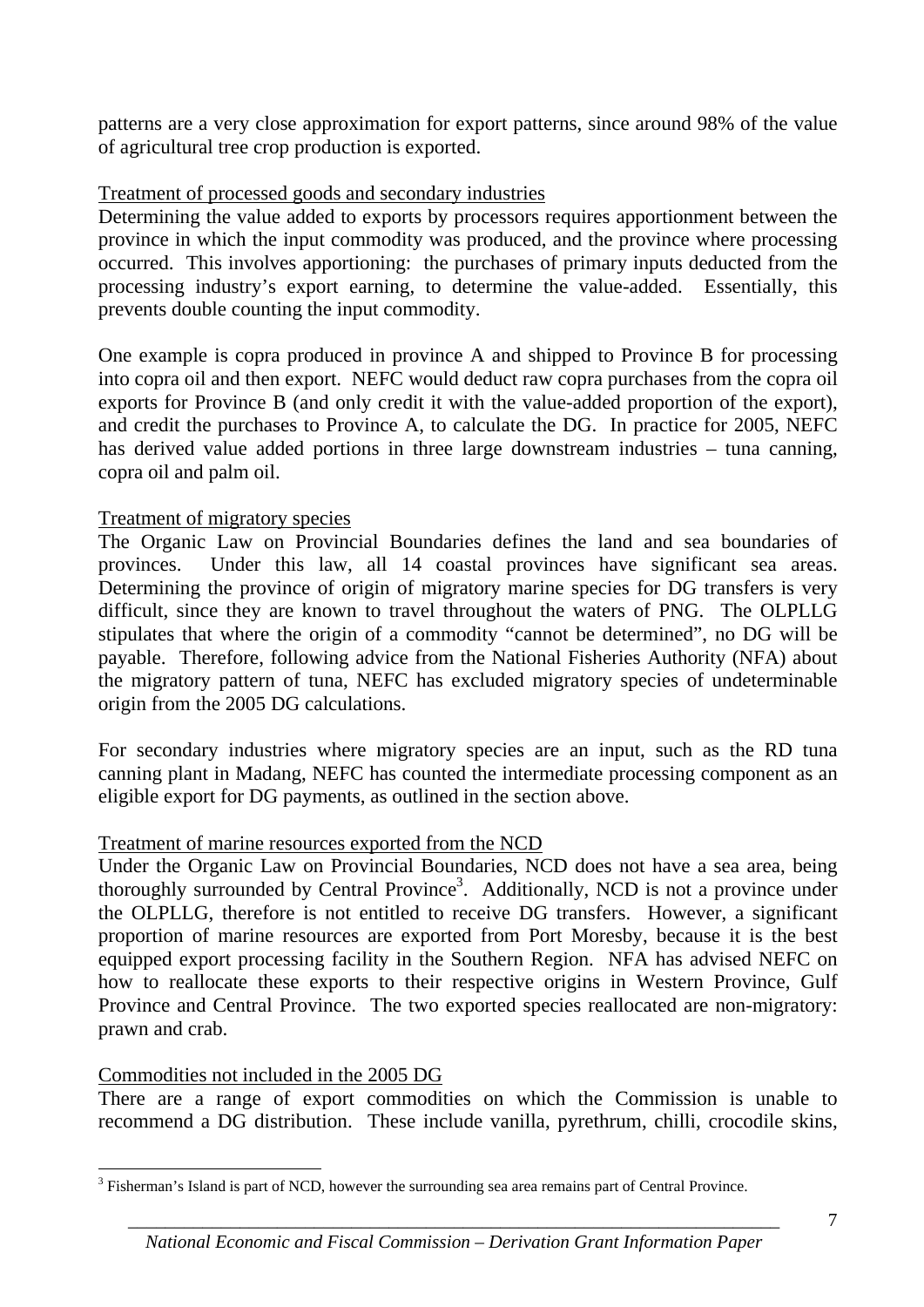artifacts, fruit wine and others. Unfortunately, there are no nationally consistent or reliable data sources for these products to determine their province of origin. With the exception of vanilla, the Bank of Papua New Guinea data suggests that the value of these exports is low, meaning their inclusion would not make a large difference to the DG calculations and payments to any provinces.

#### Vanilla

The NEFC is aware that Vanilla is a significant crop. However, consistent data is not yet available that allows the province of origin to be determined. As all exporters and buyers have now been licensed, province-by-province vanilla export data can be collated. The PNG Spice Board has indicated that such data is likely to be available during 2005.

#### **Appendices**

There is a range of information regarding DG in the appendices:

- APPENDIX 1: 2005 DG export data by province and commodity
- APPENDIX 2: Contact details for commodity boards and other data sources.

*For further information about 2005 Derivation Grant calculations, please contact the NEFC:* 

 *4th Floor, Vulupindi Haus PO Box 776 Waigani NCD Ph: 328 8411 or 328 8434 Fax: 328 8526 Email: jacob\_ekinye@treasury.gov.pg*  http://www.nefc.gov.pg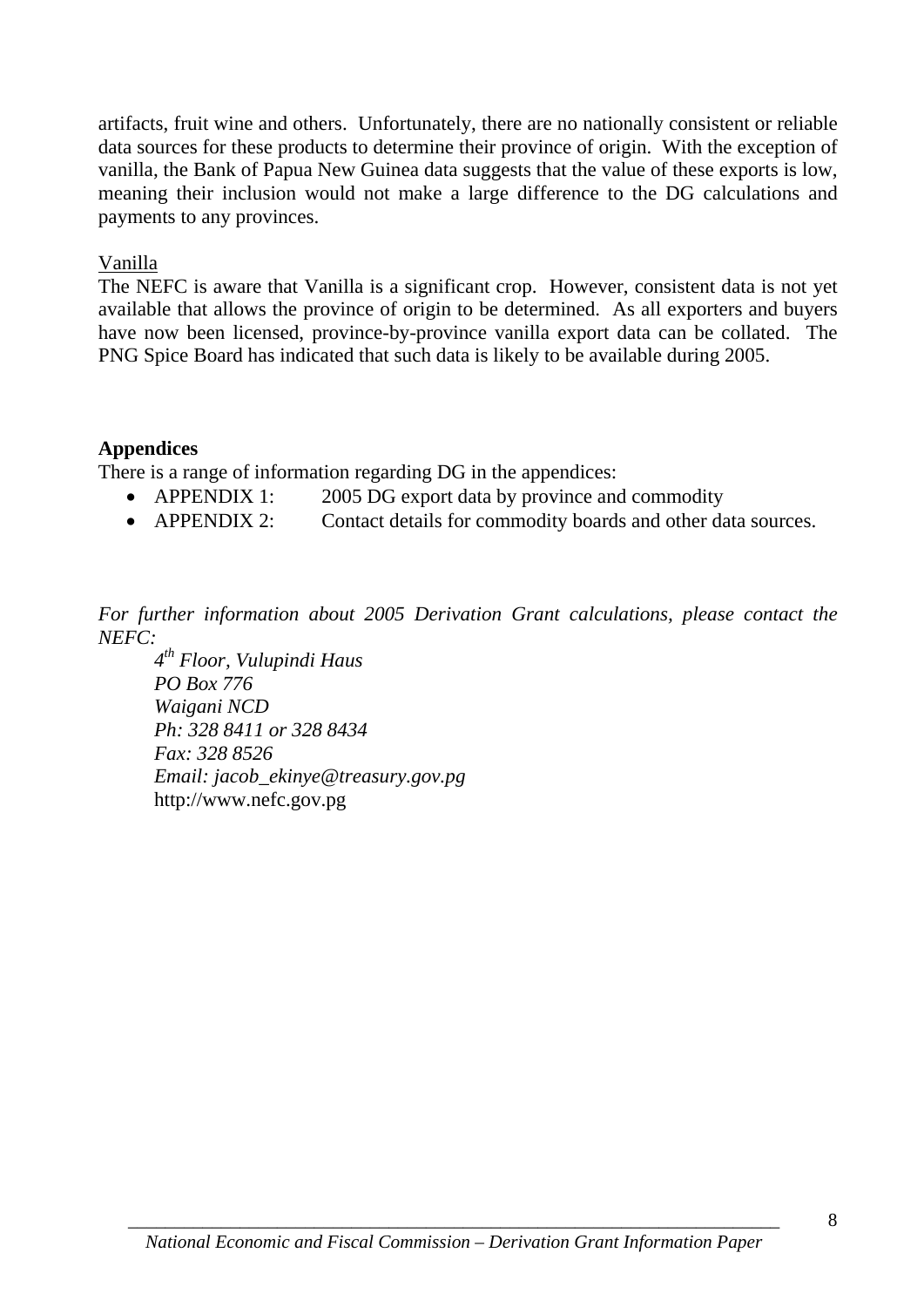#### **References**

Axline, W.A, *Financial foundations of Provincial policy making in Papua New Guinea,*  ANU Centre for Research on Federal Financial Relations Research Monograph No. 45, Canberra, 1986

Bonney, N, *The politics and finance of Provincial Government in Papua New Guinea,*  ANU Centre for Research on Federal Financial Relations Research Monograph No. 43, Canberra, 1986

Ghai, Regan, *The Law, Politics and Administration of Decentralisation,* NRI, Port Moresby, 1990

Simonelli, A, *1986 Derivation Grant Payments,* Report to the Department of Finance, 1986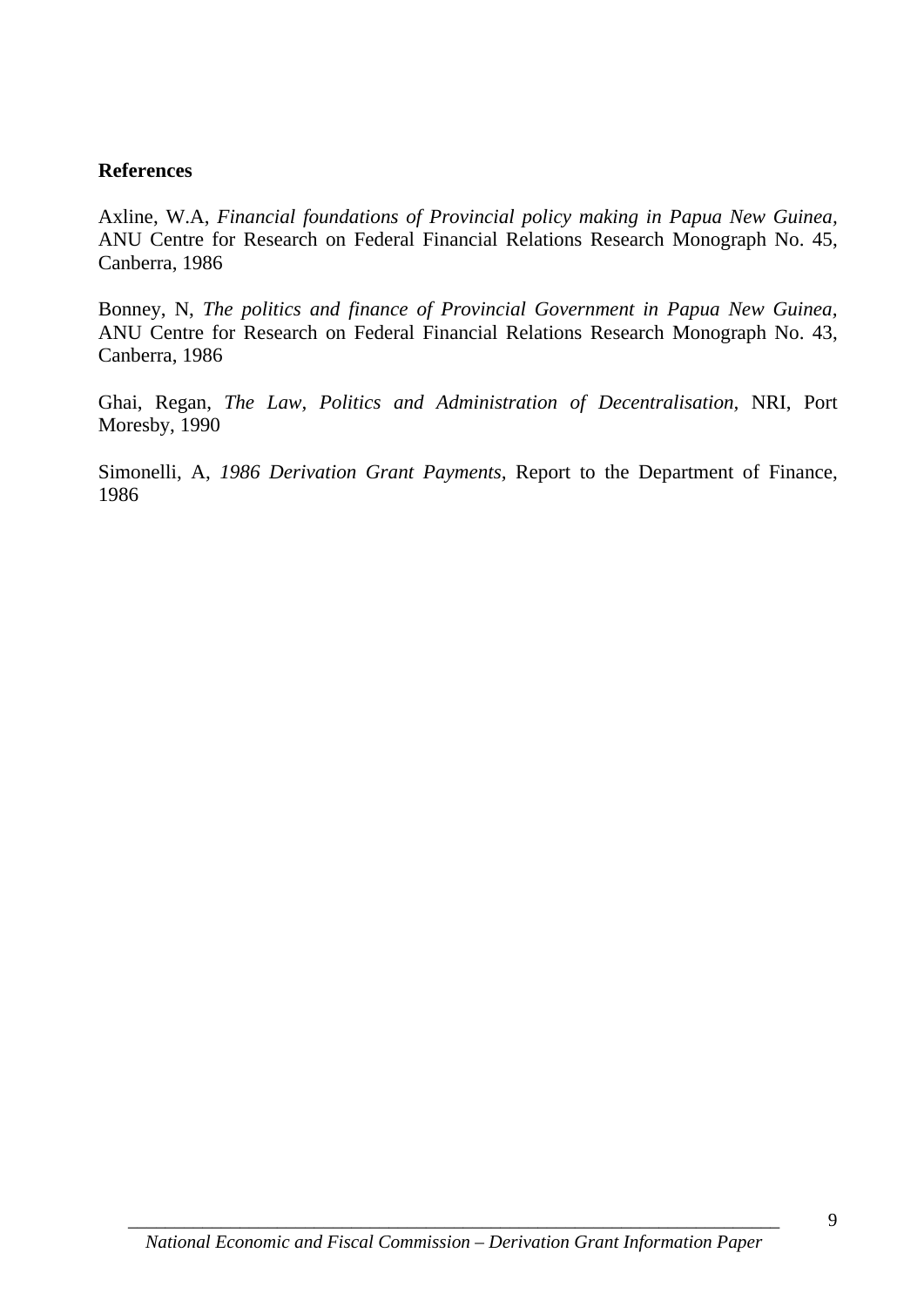### **APPENDIX 1**

#### **2005 DERIVATION GRANT ELIGIBLE EXPORTS**  *(2003 actual export data used - Kina)*

Export value Marine Resources and the state of the 18,733,354 Rubber 1,100,000 Logs 109,872,779 **TOTAL 129,706,133** Export value Copra 22,772 Marine Resources and the contract of the 10,424,471 Rubber 100,000 Logs 63,321,191 **TOTAL 73,868,434** Export value Copra 61,787 Marine Resources and the state of the 344,628 Rubber 10,700,000 Logs 12,742,536 **TOTAL 23,848,951**  Export value Cocoa 32,020 Copra 460,698 Palm Oil 59.754,110 Marine Resources and the contract of the 12,086,704  $\log$ s  $\log$  3,219,581 **TOTAL 75,553,113** Export value Cocoa **6,525,676** Copra 28,335 *Western Province Gulf Central Milne Bay Oro*

#### **SOUTHERN REGION**

*\_\_\_\_\_\_\_\_\_\_\_\_\_\_\_\_\_\_\_\_\_\_\_\_\_\_\_\_\_\_\_\_\_\_\_\_\_\_\_\_\_\_\_\_\_\_\_\_\_\_\_\_\_\_\_\_\_\_\_\_\_\_\_\_\_\_\_\_\_\_ National Economic and Fiscal Commission – Derivation Grant Information Paper* 

Palm Oil 88,601,766 Marine Resources and the state of the 538,486 Logs 499,955 **TOTAL 96,194,218**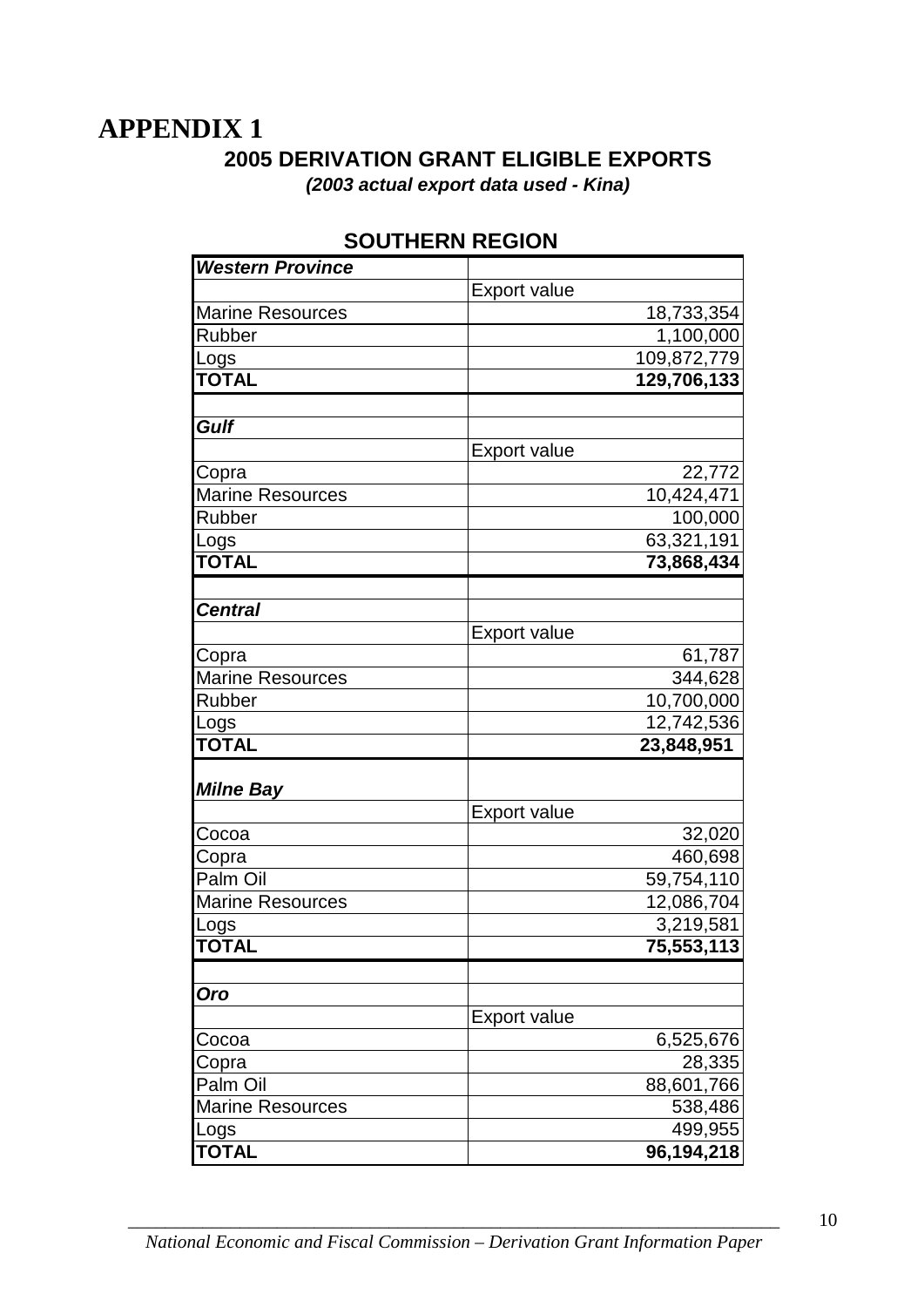#### **2005 DERIVATION GRANT ELIGIBLE EXPORTS**

*(2003 actual export data used - Kina)* 

| <b>HIGHLANDS</b>          |                     |  |  |  |
|---------------------------|---------------------|--|--|--|
| <b>Eastern Highlands</b>  |                     |  |  |  |
|                           | <b>Export value</b> |  |  |  |
| Coffee                    | 89,059,000          |  |  |  |
| <b>TOTAL</b>              | 89,059,000          |  |  |  |
| <b>Western Highlands</b>  |                     |  |  |  |
|                           | <b>Export value</b> |  |  |  |
| Coffee                    | 160,306,000         |  |  |  |
| Tea                       | 17,041,247          |  |  |  |
| <b>TOTAL</b>              | 177,347,247         |  |  |  |
| <b>Simbu</b>              |                     |  |  |  |
|                           | <b>Export value</b> |  |  |  |
| Coffee                    | 15,048,000          |  |  |  |
| <b>TOTAL</b>              | 15,048,000          |  |  |  |
| <b>Enga</b>               |                     |  |  |  |
|                           | <b>Export value</b> |  |  |  |
| Coffee                    | 11,056,000          |  |  |  |
| <b>TOTAL</b>              | 11,056,000          |  |  |  |
| <b>Southern Highlands</b> |                     |  |  |  |
|                           | <b>Export value</b> |  |  |  |
| Coffee                    | 4,607,000           |  |  |  |
| <b>TOTAL</b>              | 4,607,000           |  |  |  |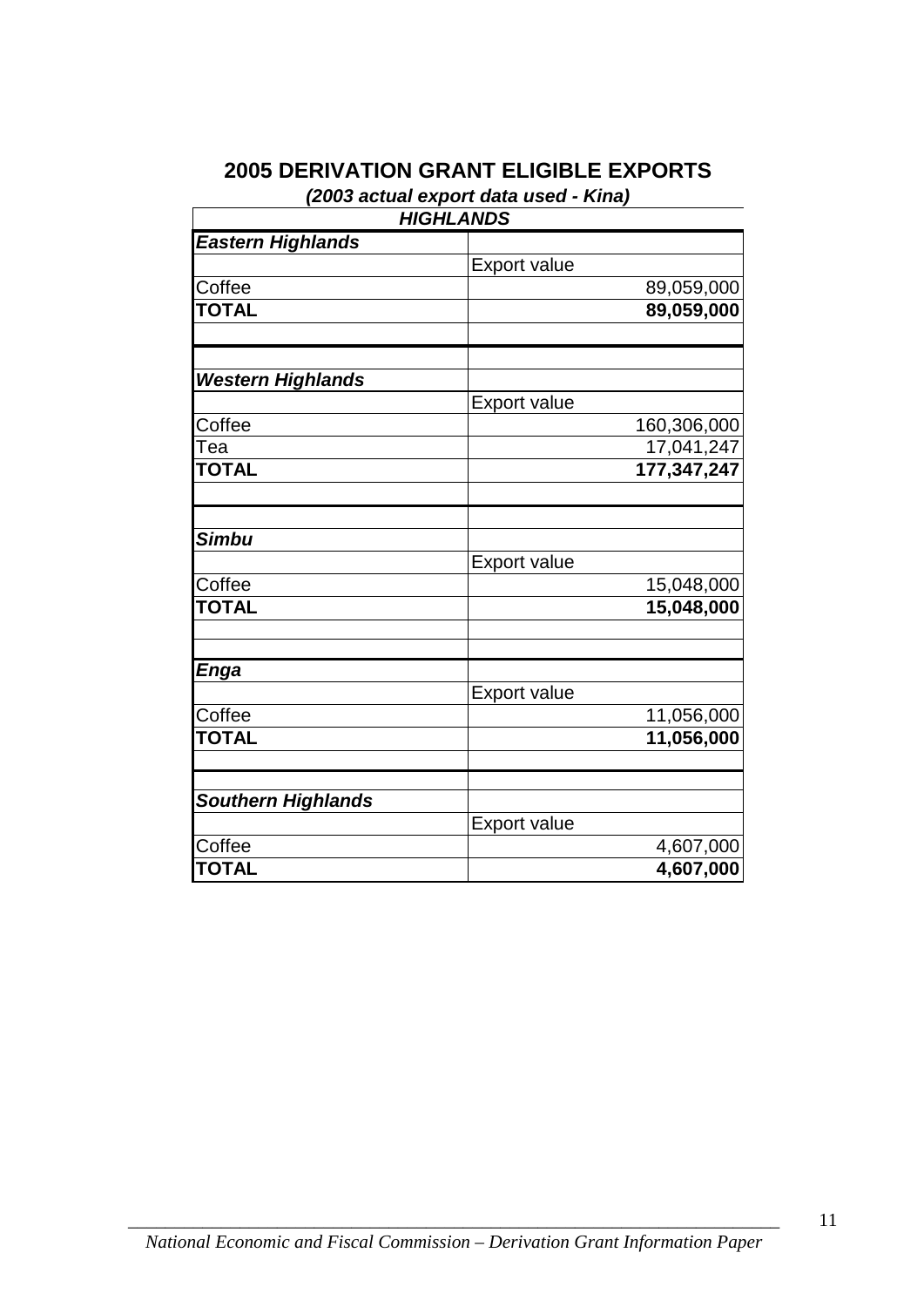#### **2005 DERIVATION GRANT ELIGIBLE EXPORTS** *(2003 actual export data used - Kina)*

| <b>MOMASE</b>           |                     |  |  |
|-------------------------|---------------------|--|--|
| <b>Morobe</b>           |                     |  |  |
|                         | <b>Export value</b> |  |  |
| Coffee                  | 24,875,000          |  |  |
| Cocoa                   | 7,409,428           |  |  |
| Copra                   | 249,671             |  |  |
| <b>Marine Resources</b> | 1,404,109           |  |  |
| Logs                    | 2,788,873           |  |  |
| <b>TOTAL</b>            | 36,727,081          |  |  |
|                         |                     |  |  |
| <b>Madang</b>           |                     |  |  |
|                         | <b>Export value</b> |  |  |
| Coffee                  | 307,000             |  |  |
| Cocoa                   | 28,452,972          |  |  |
| Copra                   | 259,611             |  |  |
| Copra Oil               | 6,937,241           |  |  |
| <b>Marine Resources</b> | 17,260,084          |  |  |
| Logs                    | 2,794,726           |  |  |
| <b>TOTAL</b>            | 56,011,634          |  |  |
|                         |                     |  |  |
| <b>East Sepik</b>       |                     |  |  |
|                         | <b>Export value</b> |  |  |
| Coffee                  | 1,536,000           |  |  |
| Cocoa                   | 21,075,564          |  |  |
| Copra                   | 297,959             |  |  |
| <b>Marine Resources</b> | 7,321               |  |  |
| Rubber                  | 400,000             |  |  |
| <b>TOTAL</b>            | 23,316,844          |  |  |
|                         |                     |  |  |
| <b>Sandaun</b>          |                     |  |  |
|                         | <b>Export value</b> |  |  |
| Cocoa                   | 3,835,996           |  |  |
| Copra                   | 97,614              |  |  |
| Logs                    | 36,294,489          |  |  |
| <b>TOTAL</b>            | 40,228,099          |  |  |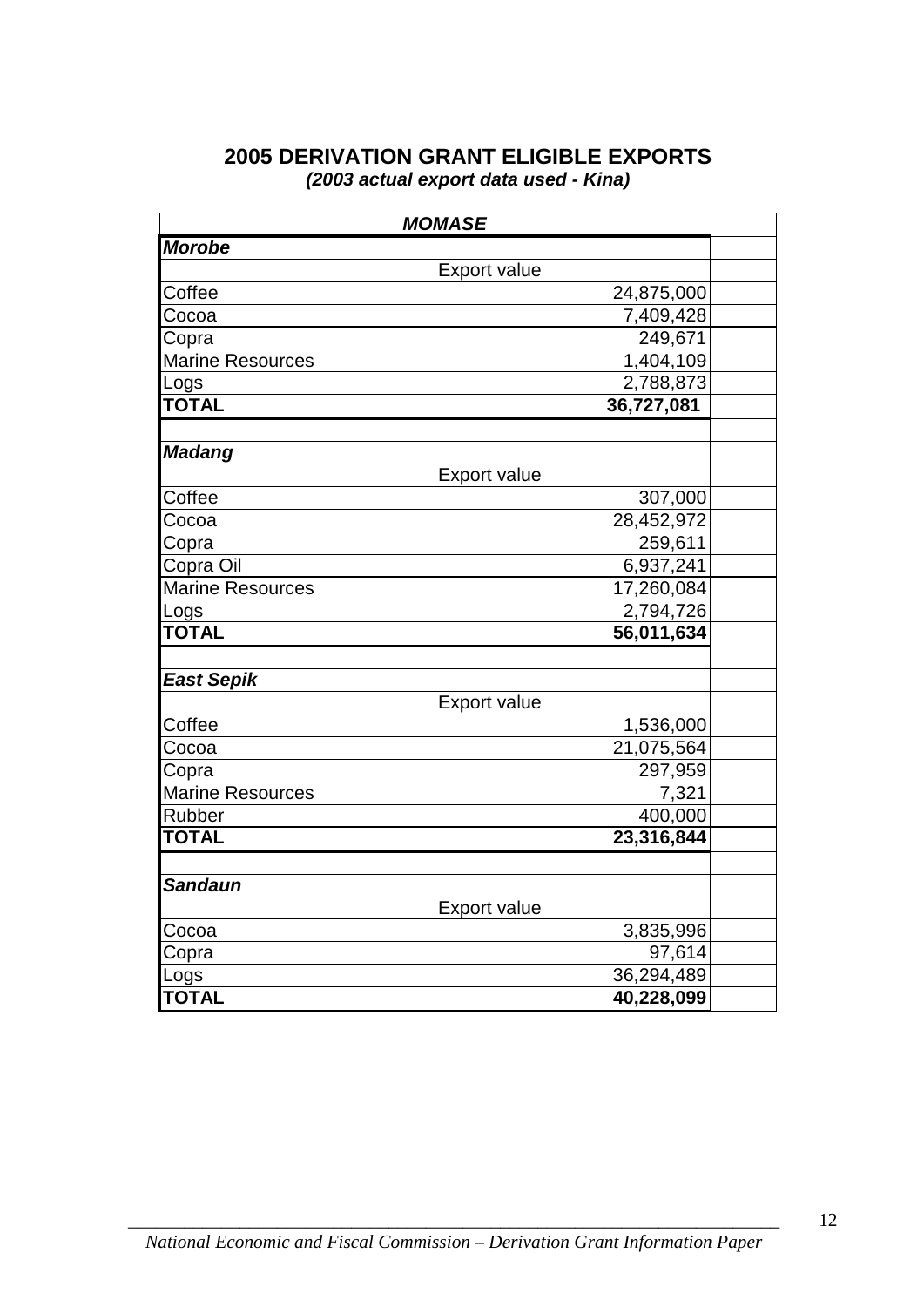#### **2005 DERIVATION GRANT ELIGIBLE EXPORTS** *(2003 actual export data used - Kina)*

| <b>ISLANDS</b>          |                     |             |  |  |
|-------------------------|---------------------|-------------|--|--|
| <b>Manus</b>            |                     |             |  |  |
|                         | <b>Export value</b> |             |  |  |
| Cocoa                   |                     | 64,040      |  |  |
| Copra                   |                     | 127,877     |  |  |
| <b>Marine Resources</b> |                     | 1,477,491   |  |  |
| Logs                    |                     | 8,080,612   |  |  |
| <b>TOTAL</b>            |                     | 9,750,020   |  |  |
|                         |                     |             |  |  |
| <b>New Ireland</b>      |                     |             |  |  |
|                         | <b>Export value</b> |             |  |  |
| Cocoa                   |                     | 7,627,164   |  |  |
| Copra                   |                     | 6,527,243   |  |  |
| Palm Oil                |                     | 45,797,494  |  |  |
| <b>Marine Resources</b> |                     | 4,038,651   |  |  |
| Logs                    |                     | 4,416,886   |  |  |
| <b>TOTAL</b>            |                     | 68,407,438  |  |  |
|                         |                     |             |  |  |
| <b>East New Britain</b> |                     |             |  |  |
|                         | <b>Export value</b> |             |  |  |
| Cocoa                   |                     | 108,355,680 |  |  |
| Copra                   |                     | 27,467,165  |  |  |
| <b>Marine Resources</b> |                     | 1,702,870   |  |  |
| Copra Oil               |                     | 31,661,529  |  |  |
| Logs                    |                     | 53,026,940  |  |  |
| <b>TOTAL</b>            |                     | 222,214,184 |  |  |
|                         |                     |             |  |  |
| <b>West New Britain</b> |                     |             |  |  |
|                         | <b>Export value</b> |             |  |  |
| Cocoa                   |                     | 5,014,332   |  |  |
| Copra                   |                     | 1,482,580   |  |  |
| Palm Oil                |                     | 255,504,413 |  |  |
| <b>Marine Resources</b> |                     | 708,603     |  |  |
| Logs                    |                     | 72,498,211  |  |  |
| <b>TOTAL</b>            |                     | 335,208,139 |  |  |
|                         |                     |             |  |  |
| <b>Bougainville</b>     |                     |             |  |  |
|                         | <b>Export value</b> |             |  |  |
| Cocoa                   |                     | 73,806,100  |  |  |
| Copra                   |                     | 6,296,837   |  |  |
| <b>Marine Resources</b> |                     | 1,276,122   |  |  |
| TOTAL                   |                     | 81,379,059  |  |  |
|                         |                     |             |  |  |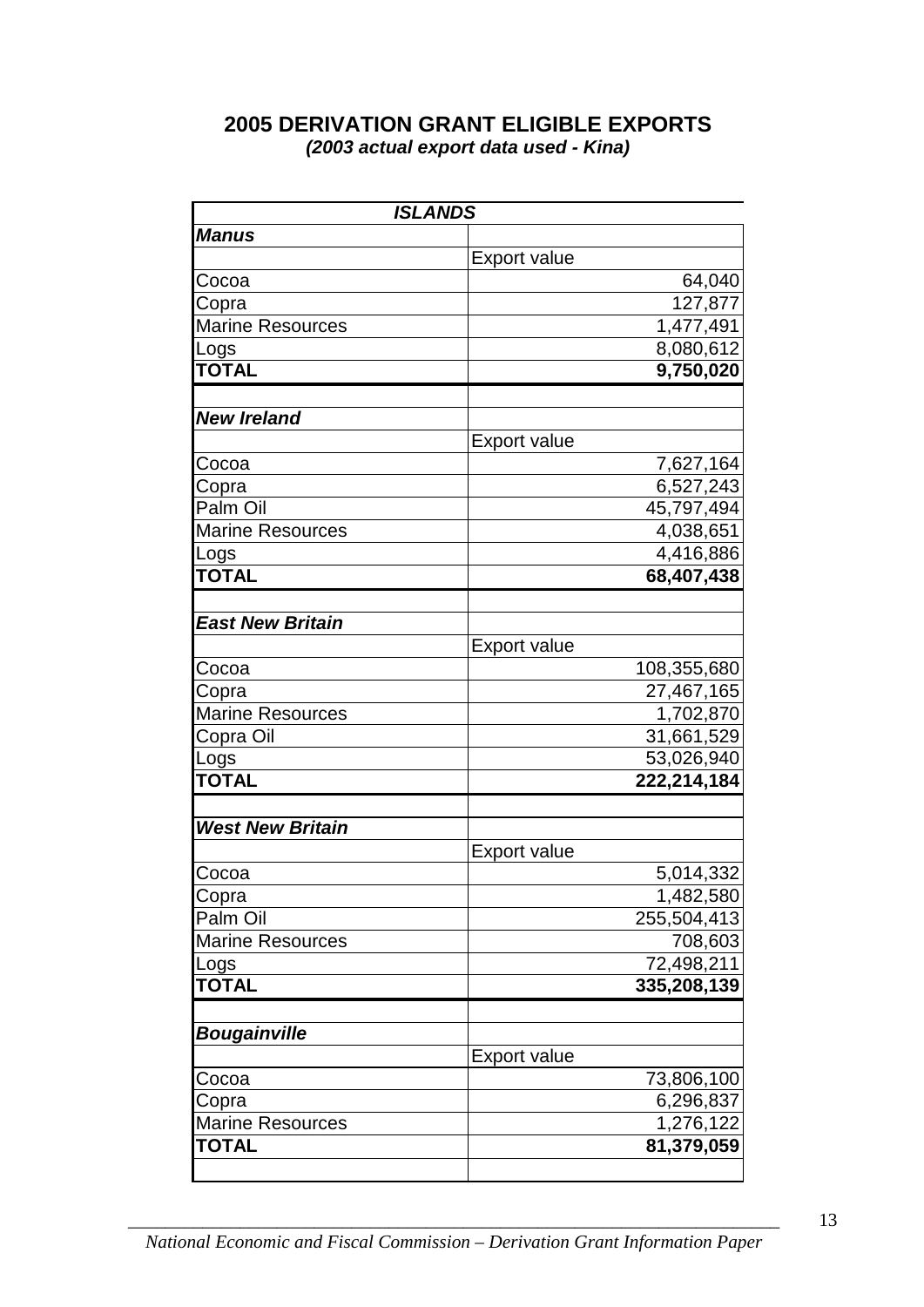# **APPENDIX 2**

### **Contact details for export data sources**

*Cocoa Board of PNG Post Office Box 532 RABAUL East New Britain Province* 

*Coffee Industry Corporation Ltd Post Office Box 137 GOROKA Eastern Highlands* 

*W. R. Carpenter & Co Estates (Tea) Post Office Box 94 MT HAGEN Western Highlands* 

*National Fisheries Authority Post Office Box 2016 PORT MORESBY National Capital District* 

*Coconut Products Post Office Box 94 RABAUL East New Britain Province* 

*Kokonas Industri Koporesen Post Office Box 81 PORT MORESBY National Capital District* 

*Copra Marketing Board Post Office Box 81 PORT MORESBY National Capital District* 

*PNG Rubber Industry Department of Agriculture & Livestock Post Office Box 417 KONEDOBU NCD*